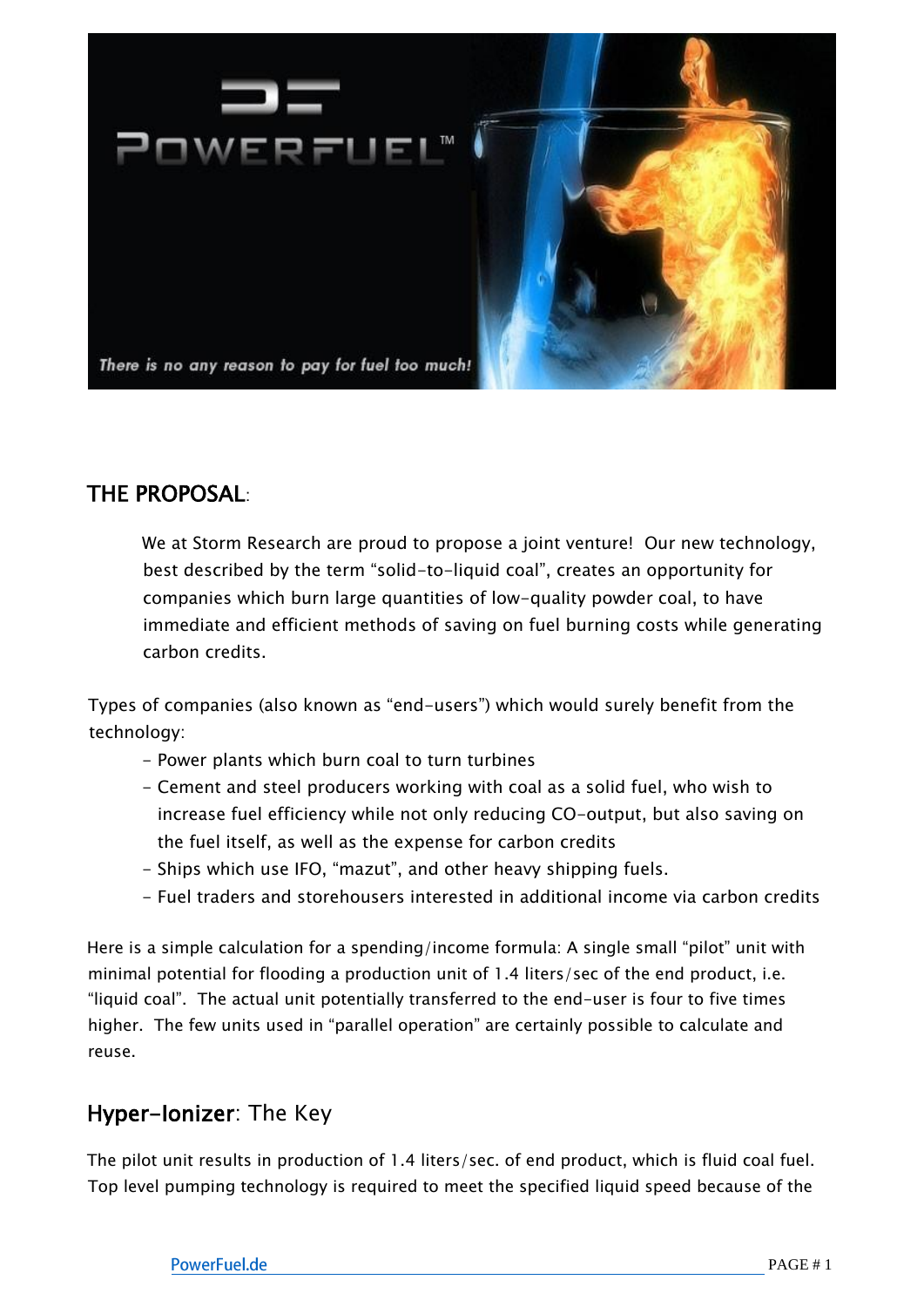

powder's abrasive nature. Great care and understanding for the pump's maintenance should be taken as well.

Before the powder can be ionized in the ionizer built by our technicians, it must be "crashed", or break up to 0.05~0.5 mm sized particles (no minimum size required)

# THE FOLLOWING EQUIPMENT WILL BE REQUIRED:

- Crasher Unit; supplied by client
- Mixer; also supplied by client
- Hyper-Ionizer, supplied by Storm Technologies

Content requirements for the fluid coal:

- − 40% COAL POWDER
- − 20% WATER
- − 40% ANY KIND OF FLUID FUEL, even waistline (waste oil & water, limber water ) one.

Total calorific value of the fuel:

| - Coal = $+$ 6000 kcal / kg                         | $x 40\% =$ | $2400$ Kc/.     |
|-----------------------------------------------------|------------|-----------------|
| - oil fuels $= +9,000$ kcal / kg                    | $x 40\% =$ | $3600$ Kc $/$ . |
| $-$ water points $\mathsf{F}\Omega\Omega$ keal (kg) | V 2004     |                 |

water = minus 500 kcal / kg.  $X$  20% =

100Kc/.

### 5900 Kc/kg

Keep in mind, more effective mixes will become possible, as the process is refined.

By establishing the quantity of liquid fuel obtained from one kg. we can calculate cost and profit.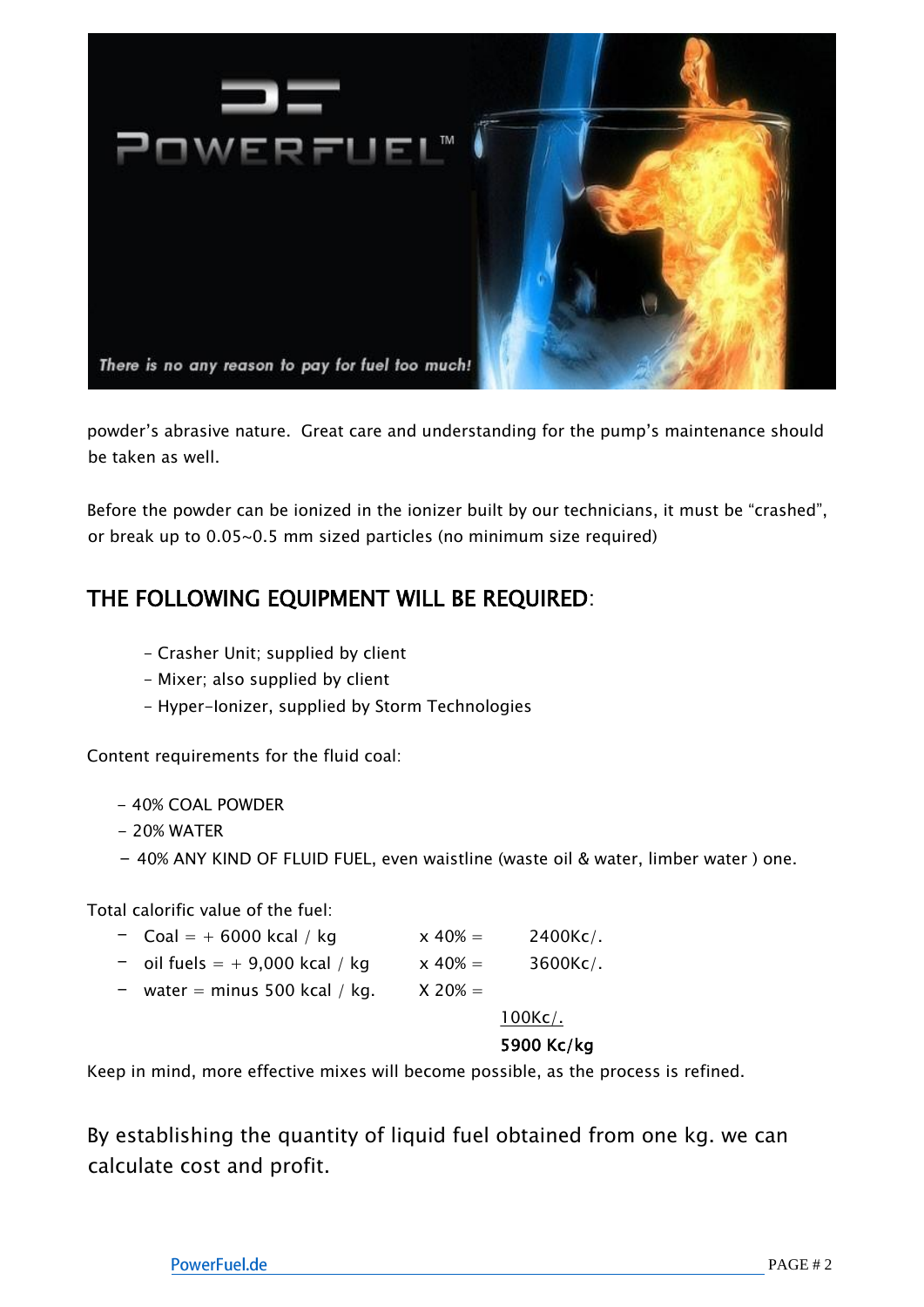

Consider another benefit to using just coal-water fuel: the other elements extracted from the coal before it reaches its final stage –phenol for example- can be sold individually for additional profit!

The liquid coal -at 590 kcal kg. - needs no IFO fuels to assist it in burning. Mix and "bilge" waters are sufficient to produce the desired result, thus saving expense at yet another level Cost in Euros:

| - carbon powder<br>$=$ $-$ | 100 EUR/ mt x40%                                      |
|----------------------------|-------------------------------------------------------|
| - bilge water delivery $=$ | 100 EUR/ mT x40%                                      |
| $-$ cost of processing $=$ | 75 EUR / $m\tau$ (or 100 EUR/m $\tau$ for small pilot |
|                            | plant).                                               |
| TOTAL end-product $=$      | 200 EUR/mT                                            |

Thus, the fluid coal fuel end-product would have a cost of 200EUR/mt. Compared to oil, the equal calorific value is approximately 80% of 400 EUR/mт

> $=$  320 EUR/m $\tau$ T he minimum benefit of : 120 EUR/ mT

Overall investment/yield calculation of a pilot plant and technology transfer:

Baseline data (costs for <u>one unit</u> of end-product - the " $m\tau$  of fluid coal fuel"):

- − purchase of carbon powder 100 EUR;
- − bilge water after settling, with water content of 35% 100 EUR.
- − Processing cost 100 EUR (as max. European costs)

The calculation for one ton of product. Ton ~ <u>about  $1\text{m}^3$ </u>.

------------------------------------------------------------------------------ mт – for metric ton